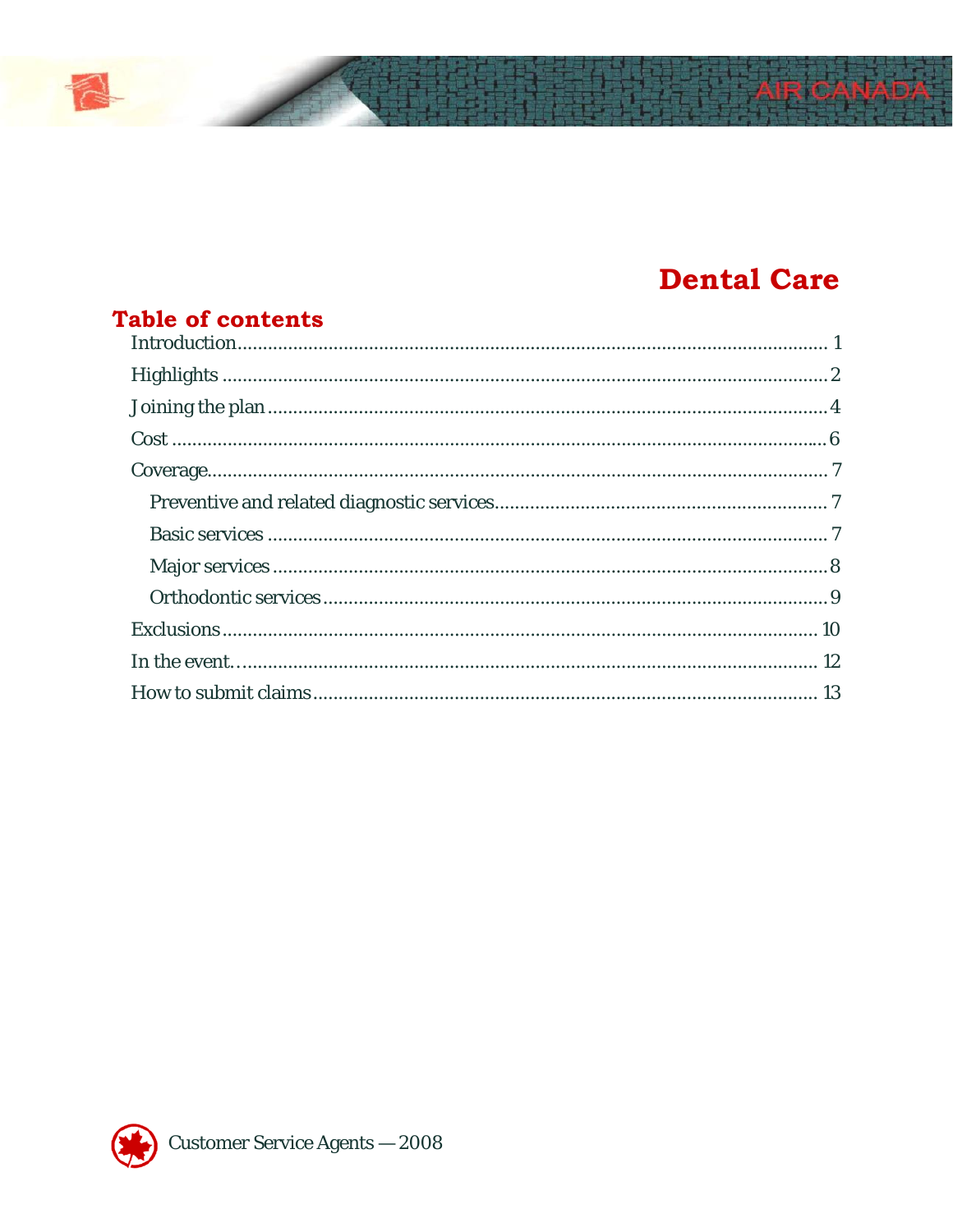

....

| <b>Dental Care</b>                                                                                                                                                                                                                                                                                                                                                                                                                                          |                     |
|-------------------------------------------------------------------------------------------------------------------------------------------------------------------------------------------------------------------------------------------------------------------------------------------------------------------------------------------------------------------------------------------------------------------------------------------------------------|---------------------|
| For a healthy smile, most people rely on good dental hygiene<br>and a good dental plan. Air Canada's Dental plan is designed to<br>help you pay for expensive dental treatment when it is required.<br>The plan also covers various preventive and related diagnostic<br>services to encourage you and your family to take care of your<br>teeth and, in turn, reduce the need for major dental work and the<br>significant expenses that may come with it. | <i>Introduction</i> |

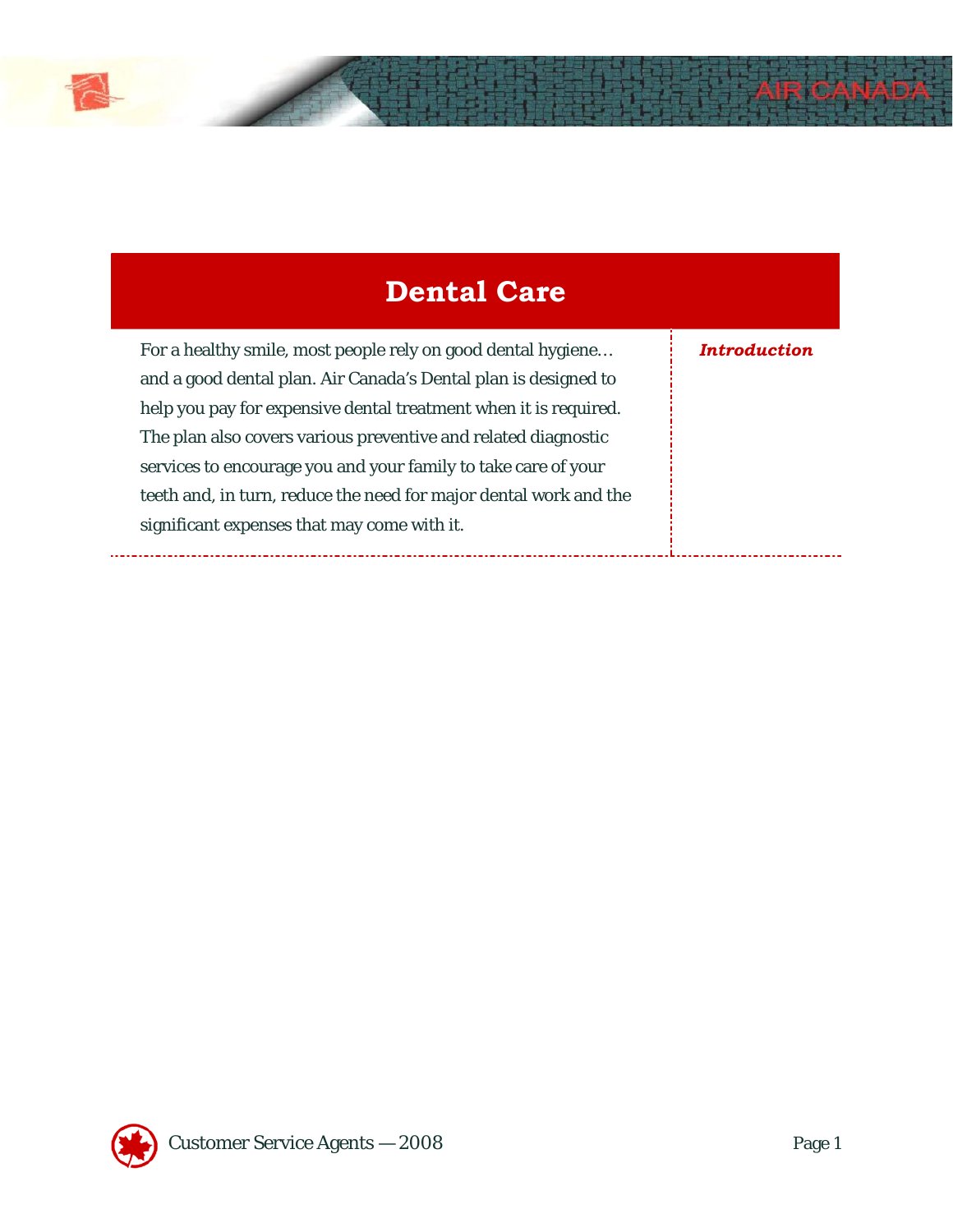# *Highlights*

| Eligibility | Permanent employees: as of your first<br>day of employment<br>$\blacktriangleright$ Temporary employees: after 6 months of<br>continuous service, provided successful<br>completion of medical examination<br>$\blacktriangleright$ Eligible dependents: on the day you<br>become eligible for coverage                                                                                                                                                                                                                                                                                                                                                                                                                   |
|-------------|---------------------------------------------------------------------------------------------------------------------------------------------------------------------------------------------------------------------------------------------------------------------------------------------------------------------------------------------------------------------------------------------------------------------------------------------------------------------------------------------------------------------------------------------------------------------------------------------------------------------------------------------------------------------------------------------------------------------------|
| Coverage    | 100% reimbursement of<br>preventive and related diagnostic<br>services, no deductible:<br>$\bullet$ Examinations<br>• Prophylaxis (polishing of coronal<br>portion of teeth)<br>• Topical fluoride application<br>$\bullet$ X-rays<br><b>Space maintainers</b><br>After an annual deductible of \$25 per<br>person, up to \$50 per family:<br>90% reimbursement of basic<br>services:<br>• Extractions<br>• Dental surgery and anesthesia<br><b>Certain types of fillings</b><br>$\bullet$<br>Relining or repair of dentures, and<br>$\bullet$<br>repair of bridges<br>Root canal therapy (endodontic<br>$\bullet$<br>treatment)<br><b>Periodontal treatment and</b><br>periodontal scaling<br>.<br>_____________________ |

These highlights give an overview of your dental care coverage. The following pages contain the detailed information on which benefit

payments will be determined.

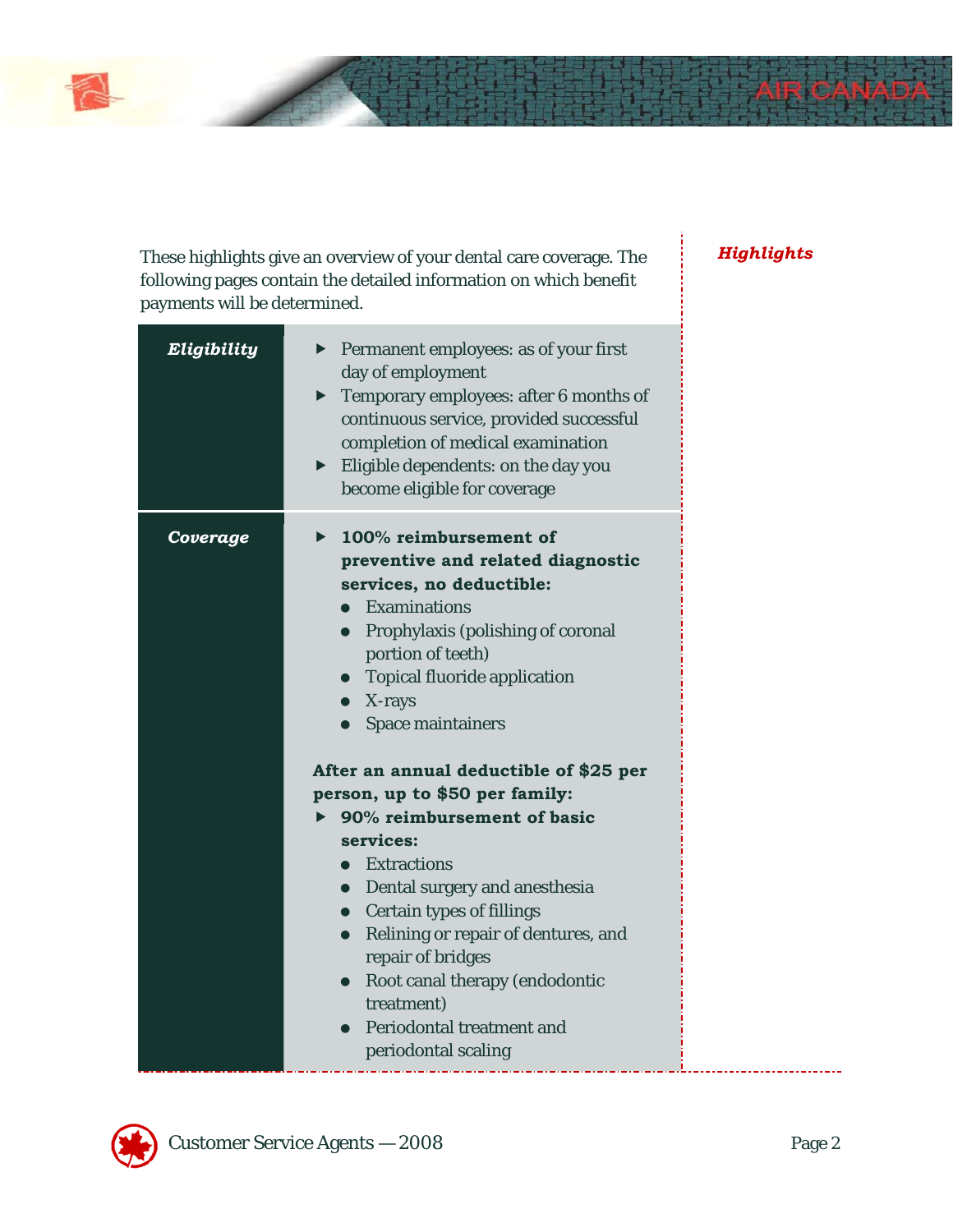

| Coverage<br>(cont'd)                                    | $\triangleright$ 50% reimbursement of major<br>services:<br><b>Crowns and inlays</b><br>$\bullet$<br>Creation of initial bridge or denture<br>50% reimbursement of orthodontic<br>$\blacktriangleright$<br>services:<br>• For eligible children under age 21<br>Reimbursement based on dental fee guide of<br>province where treatment is rendered, in<br>effect on date of treatment. Where no guide is<br>published, reimbursement based on<br>reasonable and customary charges. For<br>treatment outside Canada, reimbursement is<br>based on Ontario dental fee guide. The above<br>items are subject to certain limits.<br><b>Coordination of benefits allowed</b> | Highlights<br>(cont'd) |
|---------------------------------------------------------|-------------------------------------------------------------------------------------------------------------------------------------------------------------------------------------------------------------------------------------------------------------------------------------------------------------------------------------------------------------------------------------------------------------------------------------------------------------------------------------------------------------------------------------------------------------------------------------------------------------------------------------------------------------------------|------------------------|
| <b>Maximu</b><br>$\boldsymbol{m}$<br>reimburs<br>e-ment | Preventive, basic and major services: \$2,000<br>a year, combined<br>Orthodontic services: \$2,500 per person, in a<br>lifetime                                                                                                                                                                                                                                                                                                                                                                                                                                                                                                                                         |                        |
| Cost of<br>coverage                                     | <b>Currently paid in full by Air Canada</b>                                                                                                                                                                                                                                                                                                                                                                                                                                                                                                                                                                                                                             |                        |

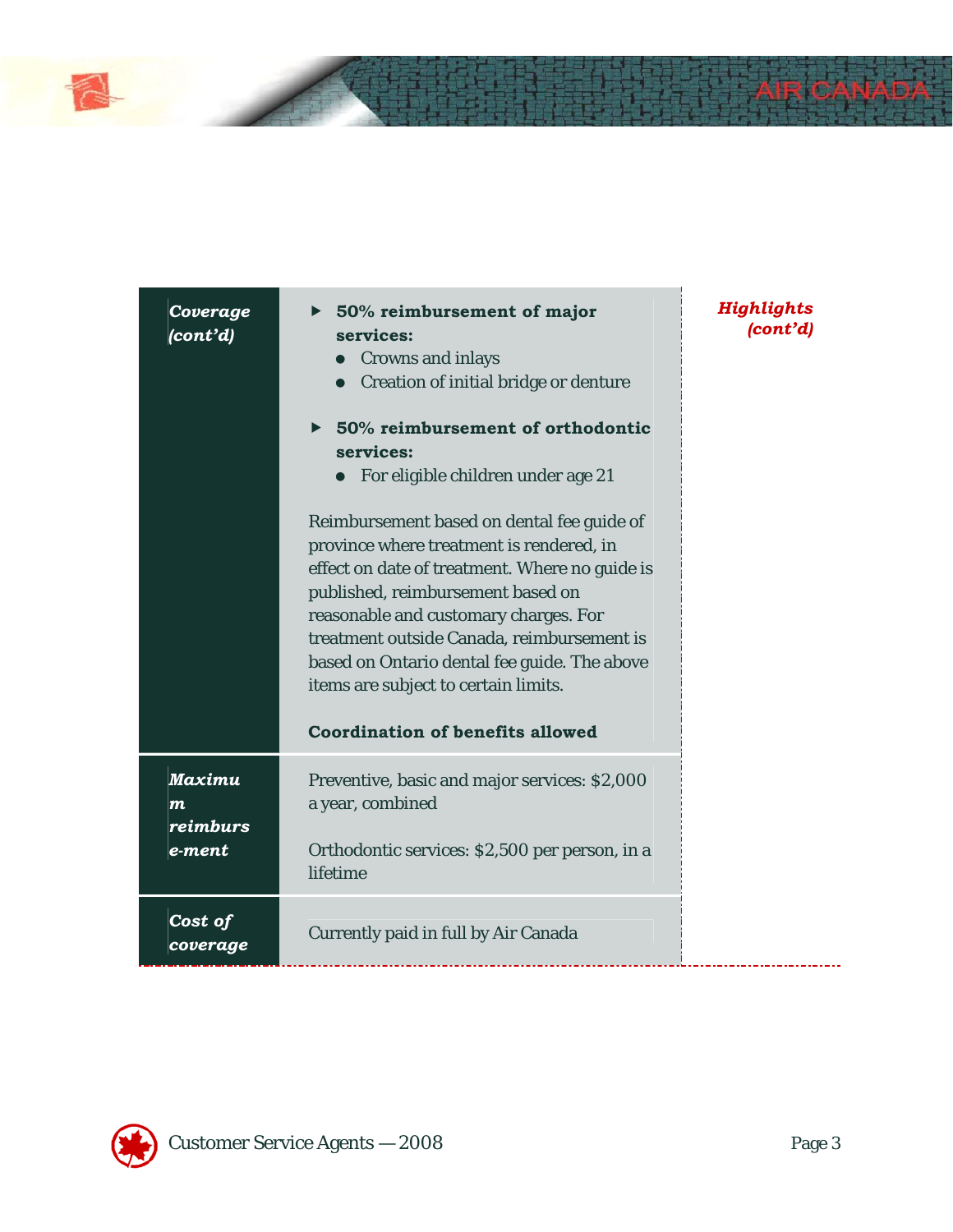

**Permanent employees** are automatically covered under the plan from their first day of employment.

**Temporary employees** become covered after six months of continuous service, provided they have successfully passed the Company medical examination.

Coverage for your dependents becomes effective on the same date as yours, provided they meet the eligibility requirements and reside in Canada. If you do not have eligible dependents when you first become eligible and you do so later on, their coverage will begin when you enroll them for coverage on your ClaimSecure eProfile.

### *Who is eligible as a dependent?*

- Your eligible dependents are:
- f **Your spouse**

Your spouse is:

- The person who is legally married to you, or
- The person of the opposite sex who lives with you and is the father or mother (biological or adoptive) of at least one of your children, or
- The person of the same or opposite sex who has been living with you in a conjugal relationship for at least 12 consecutive months, or
- The person of the same or opposite sex who lives with you and had previously lived with you for a period of at least 12 consecutive months.

If more than one person meets the above definition, the person currently living with you will take precedence.

# *Joining the plan*

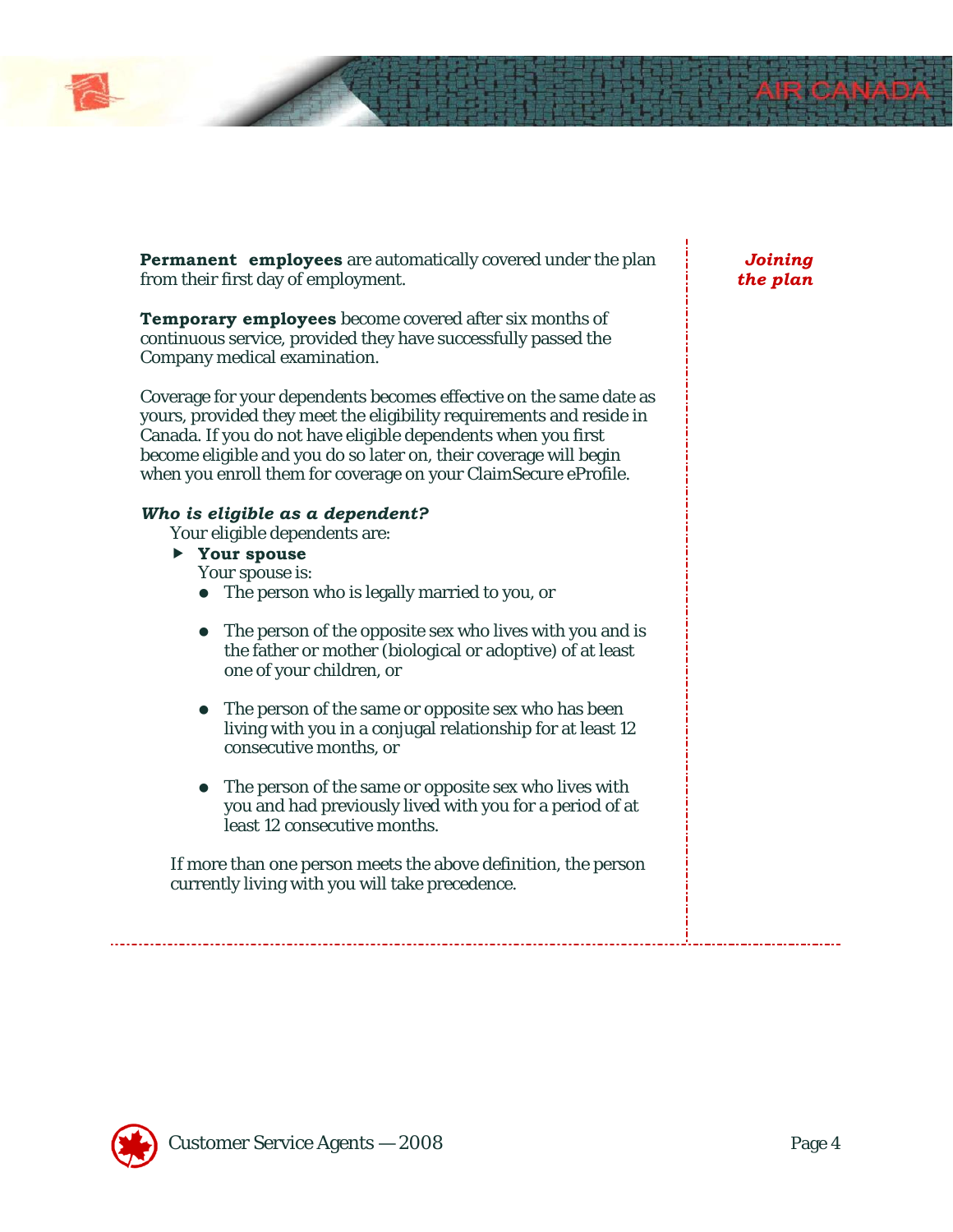

# f **Your unmarried children**

Your unmarried children include your natural or legally adopted children as well as your spouse's children and any foster children.

Your unmarried children must be under age 21 and depend solely on you for support. Dependent students are covered up to age 25, provided they are registered students in fulltime attendance at a university or a similar institution of learning.

Children who are totally and permanently disabled before reaching age 21 remain covered beyond the age limit, provided they were insured before their 21st birthday, are incapable of self-sustaining employment and wholly depend on you for support and maintenance.

### *How do I join?*

To activate your coverage, log on to the ACaeronet portal under the 'My HR' tab and register yourself and any eligible dependents on ClaimSecure's eProfile system. You will receive an Air Canada Health Care card which you can use for prescription drugs and dental services if your dentist is set up to process claims electronically.

You can update your dependent information, banking information, obtain pre-populated claim forms and view claims history by logging on to your ClaimSecure eProfile at any time.

#### *Can I choose not to join?*

No. Coverage is automatic as soon as you and your dependents become eligible. For tax purposes, however, you may choose single coverage instead of family coverage if you live in Quebec and your spouse has family coverage at work.

# *I have a 23-year-old child who recently left the work force to return to school full-time. Is he eligible for coverage under the plan?*

No. To be covered beyond age 21, dependent children must have been covered before their 21st birthday and without interruption thereafter.



*Joining the plan (cont'd)*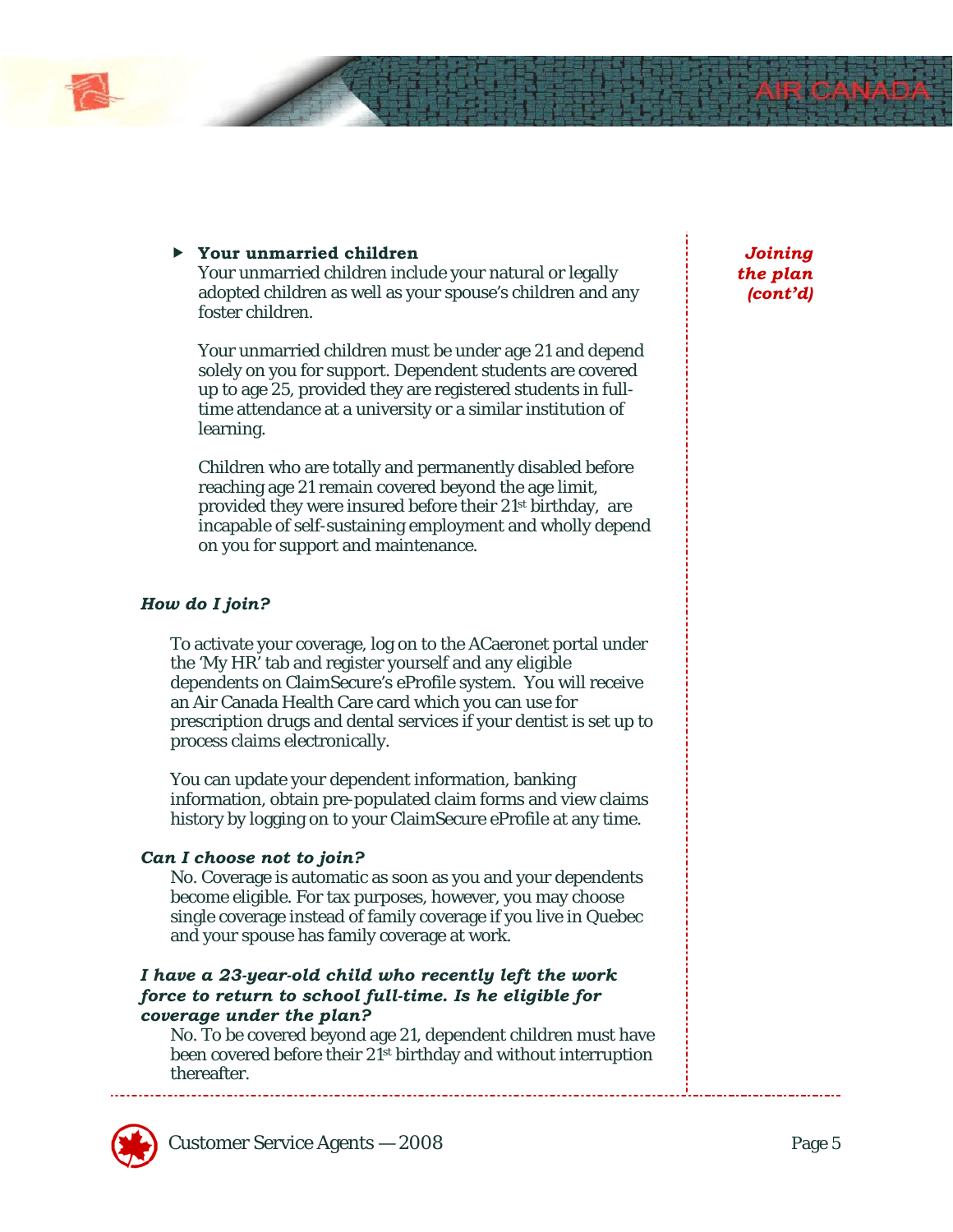

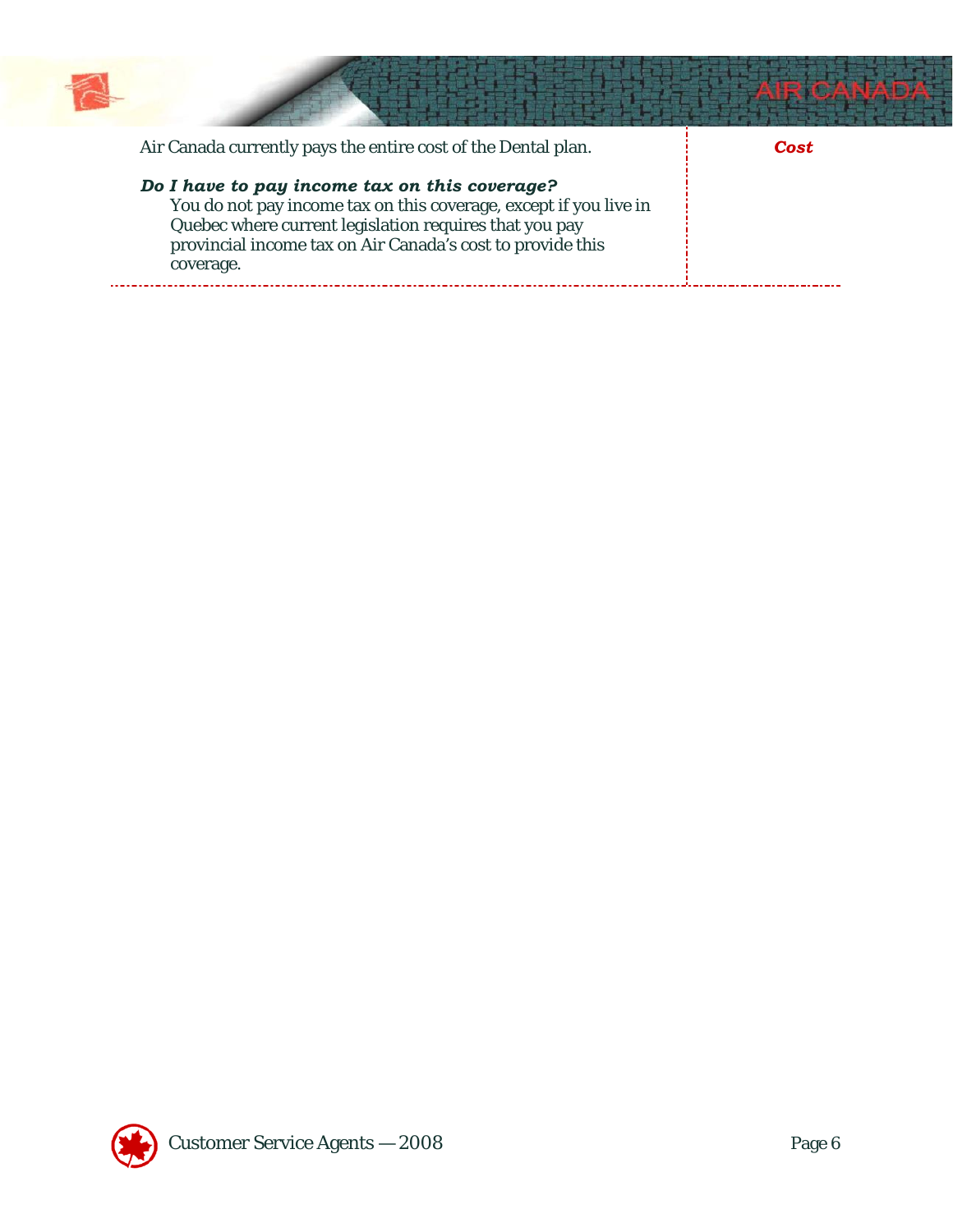# *Coverage*

The plan pays for eligible preventive and related diagnostic services, without requiring you to pay a deductible beforehand. However, an annual deductible of \$25 per person, up to \$50 per family, is required before the plan reimburses you for any other type of eligible expenses.

The reimbursement is based on the fees specified in the dental fee guide of the province in which the treatment is rendered, which is in effect on the date of the treatment. Where no guide is published, reimbursement will be based on the reasonable and customary charges for services rendered. For emergency expenses incurred outside Canada, the reimbursement is based on the Ontario fee guide.

#### The services covered are:

#### **Preventive and related diagnostic services—reimbursed at 100%**

- $\triangleright$  Oral examination, prophylaxis, topical fluoride application (once every six months).
- $\blacktriangleright$  Bitewing X-rays (once every six months).
- $\blacktriangleright$  Full mouth X-rays (once every 24 months).
- $\blacktriangleright$  Space maintainers for missing primary teeth.
- $\blacktriangleright$  Diagnostic X-rays and laboratory procedures required in relation to oral surgery.
- $\blacktriangleright$  Habit-breaking appliances.

#### **Basic services — reimbursed at 90%**

- $\blacktriangleright$  Extractions (including extractions of impacted teeth).
- $\blacktriangleright$  Single alveolectomy when a tooth is extracted.
- $\triangleright$  Consultation required by the attending dentist.
- **F** Surgical removal of tumors, cysts, neoplasms plus incision and drainage of an abscess.

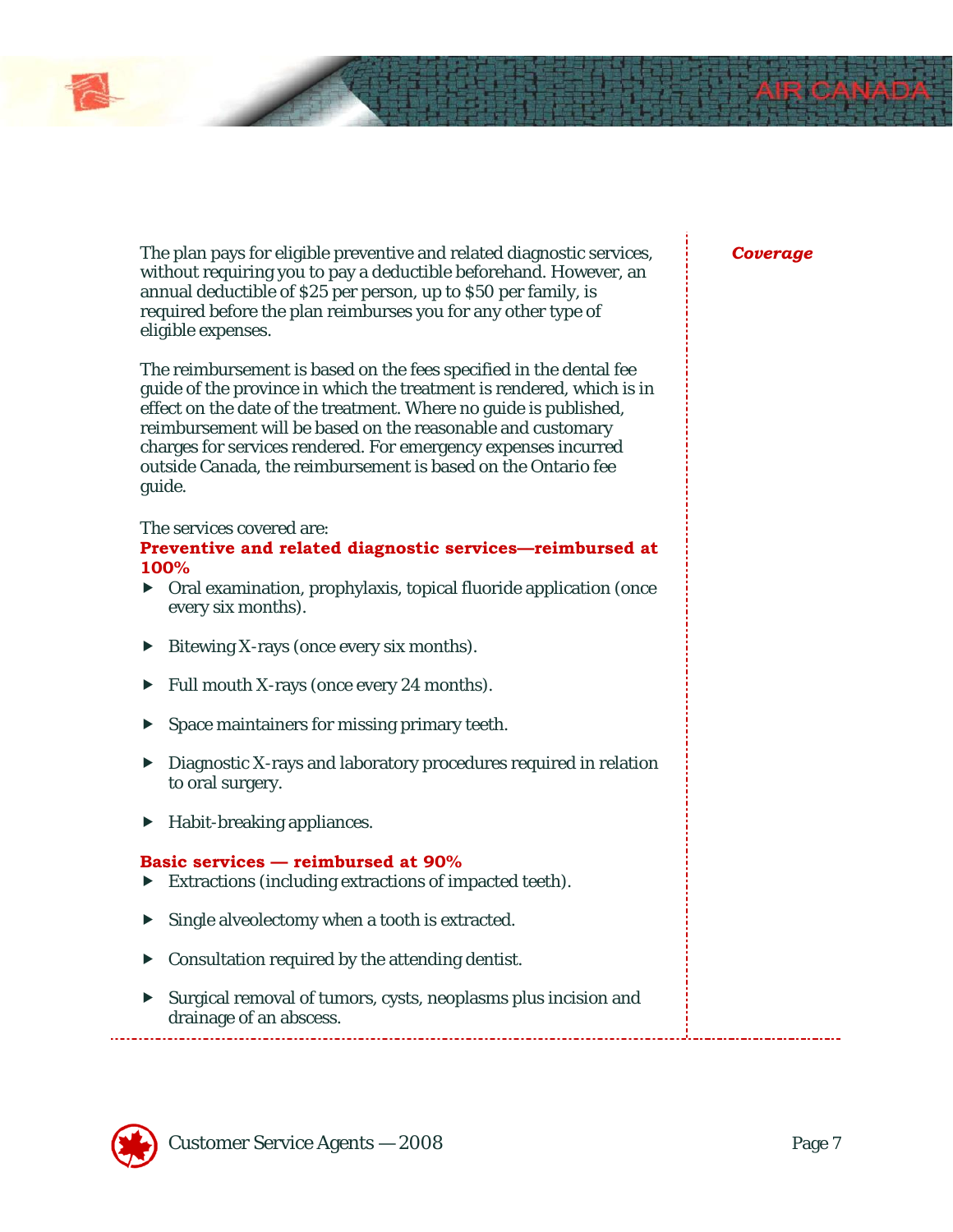

- $\blacktriangleright$  Amalgam, silicate, acrylic and composite fillings.
- $\blacktriangleright$  General anesthesia required in relation to dental surgery.
- $\blacktriangleright$  Relining, rebasing and repairing of existing dentures.
- $\blacktriangleright$  Repairing of existing bridges.
- $\blacktriangleright$  Endodontic treatment (treatment of the diseases of the dental pulp), including root canal therapy.
- $\blacktriangleright$  Periodontal treatment (treatment of gum tissue diseases), including surgery, provisional splinting and occlusal equilibration.
- $\blacktriangleright$  Injection of antibiotic drugs when prescribed by a dentist.
- $\triangleright$  Other necessary oral surgery procedures.

#### **Major services — reimbursed at 50%**

- $\triangleright$  Crowns and inlays, including gold and porcelain veneer fillings when other material is not suitable.
- $\triangleright$  Creation of an initial bridge or denture.
- $\blacktriangleright$  Replacement of an existing bridge or denture only under the following circumstances:
	- if required by the extraction of additional natural teeth while covered by the plan;
	- if the existing bridge or denture is at least five years old and cannot be repaired;
	- if the existing bridge or denture is temporary and is replaced with a permanent bridge or denture within 12 months of the date the temporary bridge or denture was installed.
- $\blacktriangleright$  Services and supplies to correct temporal mandibular joint dysfunction, to a lifetime maximum reimbursement of \$1,000 per person.

# *Coverage (cont'd)*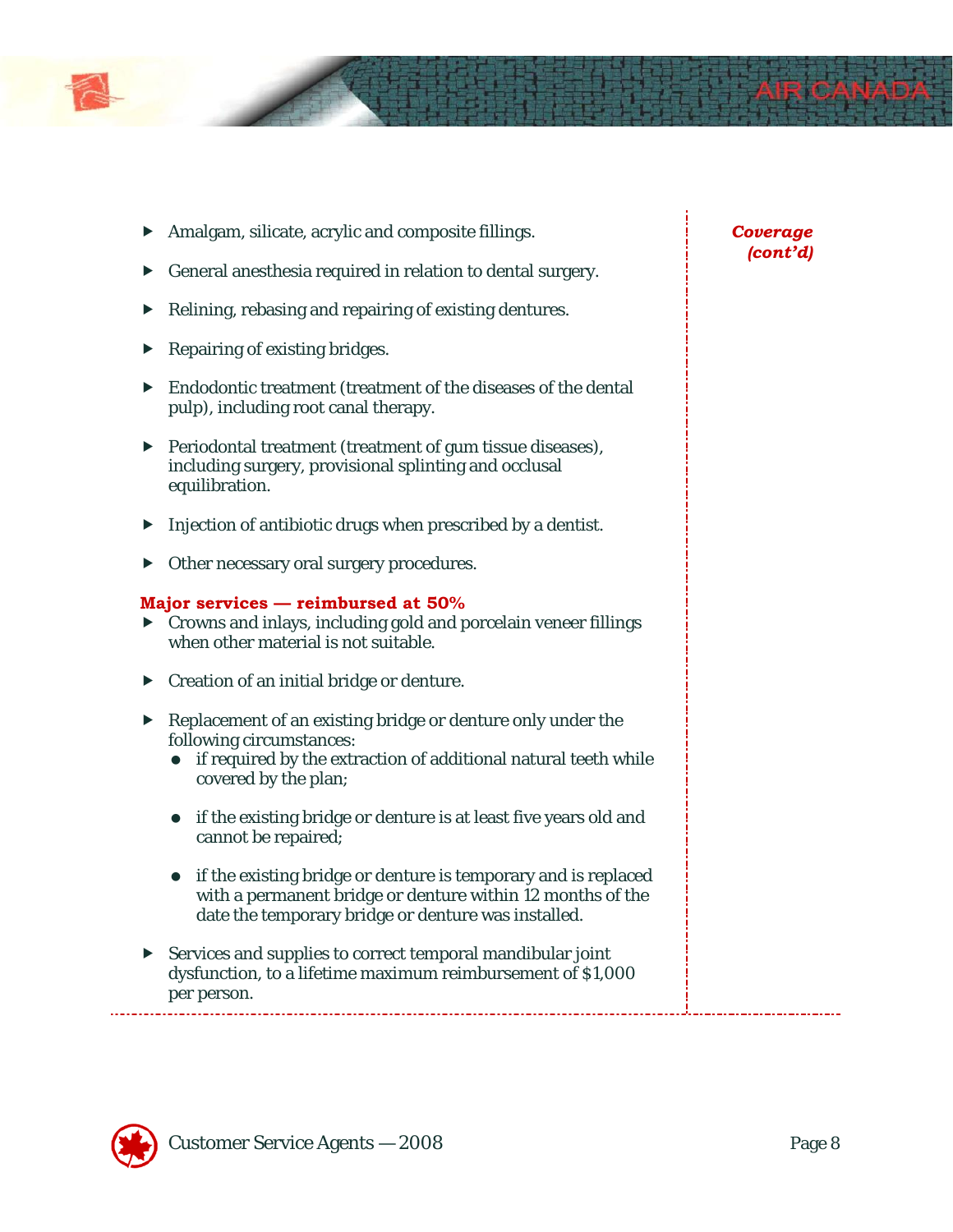

#### **Orthodontic services — reimbursed at 50%**

 $\blacktriangleright$  All necessary orthodontic treatments to correct the malocclusion of teeth for eligible children under age 21.

#### *Does the plan have a maximum reimbursement level?*

Yes. The reimbursement level depends on the type of service, as follows:

- Preventive, basic and major services: annual maximum of \$2,000 for all three services combined.
- Orthodontic services: lifetime maximum of \$2,500 per eligible dependent child under age 21
- There is also a lifetime maximum of \$1,000 payable for temporal mandibular joint dysfunction (TMJ), limited to general practitioners' fees.

#### *Do I have to pay more than one deductible during the year?*

No. Once you have paid the deductible in a given year, no other deductible has to be met for the balance of that year.

#### *What is the dental fee guide?*

In each province, except Alberta, the association of dental surgeons publishes a dental fee guide, which describes various dental treatments and provides a suggested fee for each treatment. The guide is designed to assist dental practitioners in determining fees that are fair to both the practitioner and the patient. Your dentist has a copy of the fee guide if you wish to consult it.

Your dentist may charge more or less than what is indicated in the guide, but the plan will reimburse eligible expenses based on the percentage applicable to the actual fee charged or the suggested fee in the guide, whichever is lower.

The following example illustrates how the reimbursement is calculated. We have assumed that one dentist would charge \$30 for an oral examination while another would charge \$35, and the suggested fee would be \$32.

# *Coverage (cont'd)*

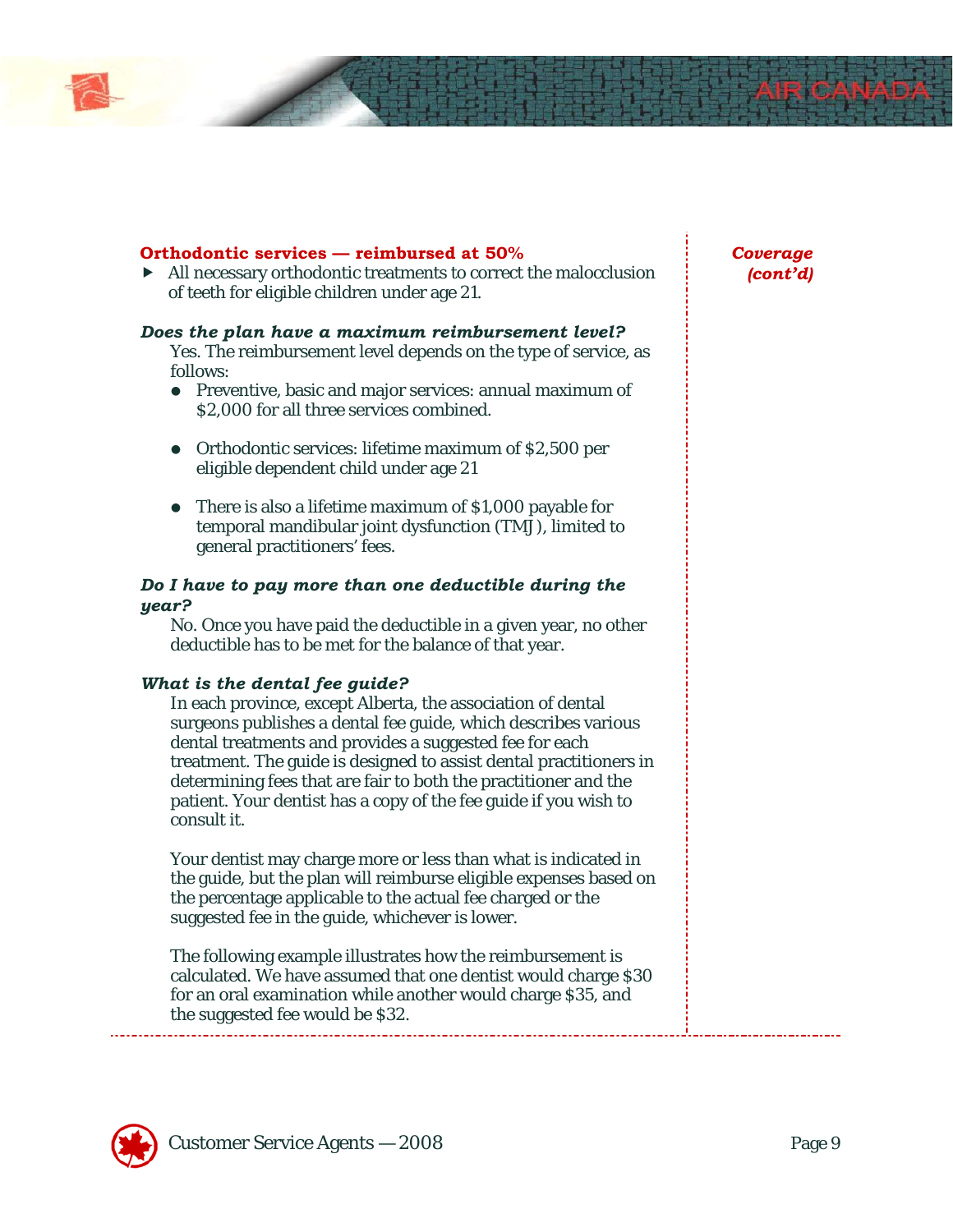|                                       | <b>Dentist</b> | <b>Dentist</b> |
|---------------------------------------|----------------|----------------|
| Price charged for oral<br>examination | <b>S30</b>     | <b>S35</b>     |
| Price suggested in the fee<br>guide   | <b>S32</b>     | <b>S32</b>     |
| Percentage of reimbursement           | 100%           | 100%           |
| <b>Amount reimbursed</b>              | S30            | \$32           |

*Coverage (cont'd)*

ł

| If I need dental care while I'm outside Canada, will the<br>plan cover the cost?<br>Yes, to a certain extent. The plan will reimburse eligible dental<br>expenses incurred outside Canada, based on the current Ontario<br>dental fee guide.                                                                                                                                                                                    |                   |
|---------------------------------------------------------------------------------------------------------------------------------------------------------------------------------------------------------------------------------------------------------------------------------------------------------------------------------------------------------------------------------------------------------------------------------|-------------------|
| If my dental expenses for a given year do not add up to<br>the deductible, can I apply that amount to the<br>deductible in the following year?<br>Yes, it is possible. To protect you against having to satisfy the<br>deductible late in one year and again early in the next year, any<br>amount you pay toward the deductible in the last three months<br>of a year will count toward the deductible for the following year. |                   |
| My child goes to school outside Canada. Does the plan<br>still cover expenses?<br>As long as your children remain eligible, they will be covered by<br>the Dental plan. Reimbursement of eligible expenses, however,<br>will be based on the Ontario dental fee guide.                                                                                                                                                          |                   |
| The Dental plan does not cover the following:<br>Expenses resulting from self-inflicted injuries while sane or<br>▶<br>insane.                                                                                                                                                                                                                                                                                                  | <b>Exclusions</b> |
| Injury resulting directly or indirectly from insurrection, war,<br>▶<br>service in the armed forces of any country or participation in a<br>riot.                                                                                                                                                                                                                                                                               |                   |
| Expenses incurred before coverage began.                                                                                                                                                                                                                                                                                                                                                                                        |                   |
| Any illness or injury for which benefits are paid under any<br>workers' compensation act.                                                                                                                                                                                                                                                                                                                                       |                   |

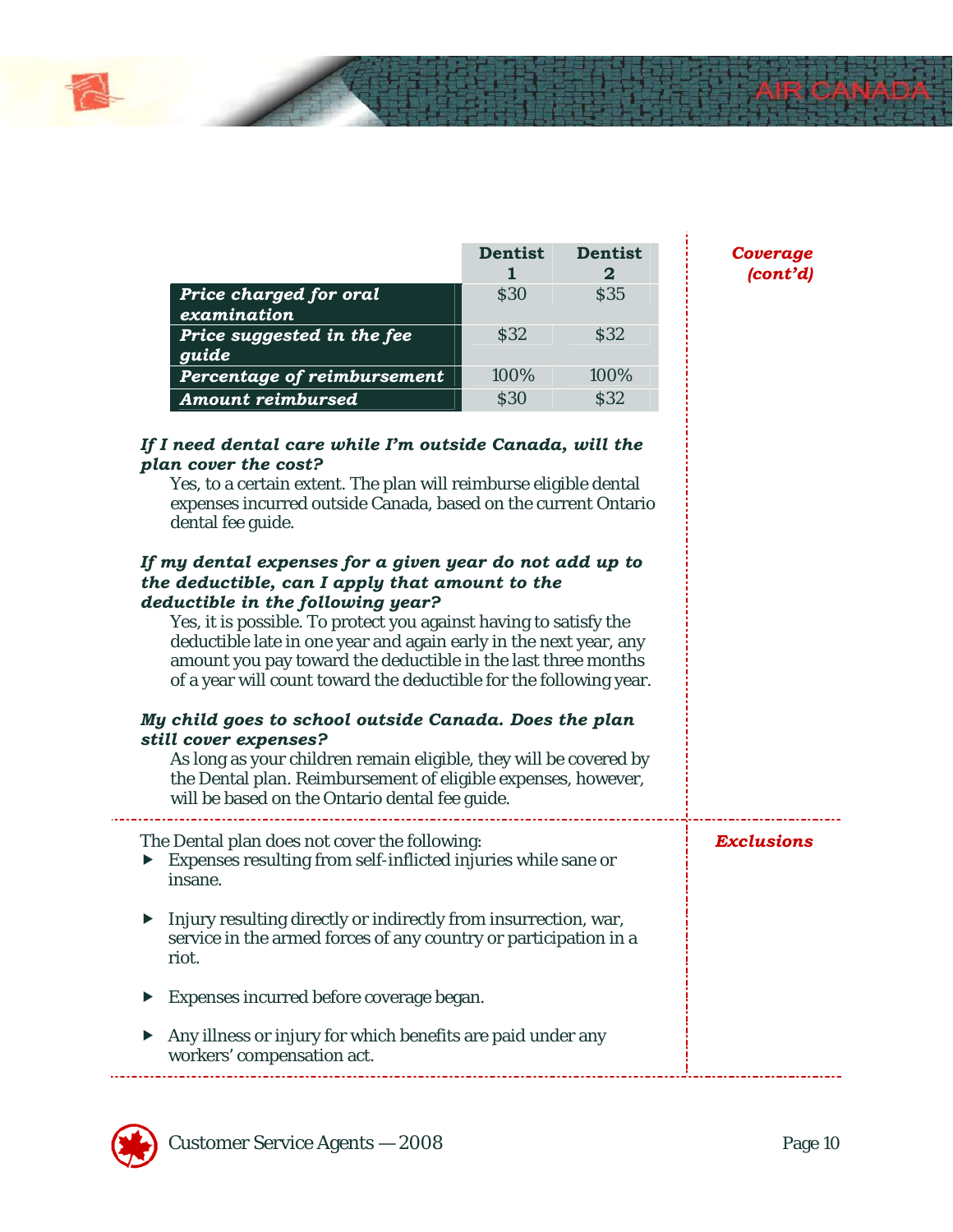

- Cosmetic surgery or treatment unless such surgery or treatment is for accidental injuries and began within 90 days of an accident. If treatment cannot begin within 90 days, a treatment plan must be submitted within 90 days for expenses to be covered.
- $\blacktriangleright$  Expenses covered by a government plan.
- $\blacktriangleright$  Treatment received from a dental or medical department maintained by an employer, an association or a labor union.
- $\blacktriangleright$  Replacement of lost, mislaid or stolen fixed bridges, removable partials or complete dentures.
- $\blacktriangleright$  Examinations required by a third party.
- $\triangleright$  Orthodontic treatment for a person other than eligible children under age 21.
- $\triangleright$  Services and supplies for a full mouth reconstruction or for a vertical dimension correction.

Before you or a covered dependent should incur a significant or unusual expense or an expense that is not described in this document, we recommend that you contact ClaimSecure to find out if it is covered under the plan, at:



In any event, if alternative procedures are available for a covered expense, the procedure involving the lowest fee will be considered as the eligible expense provided it is consistent with good dental care.

# *Exclusions (cont'd)*

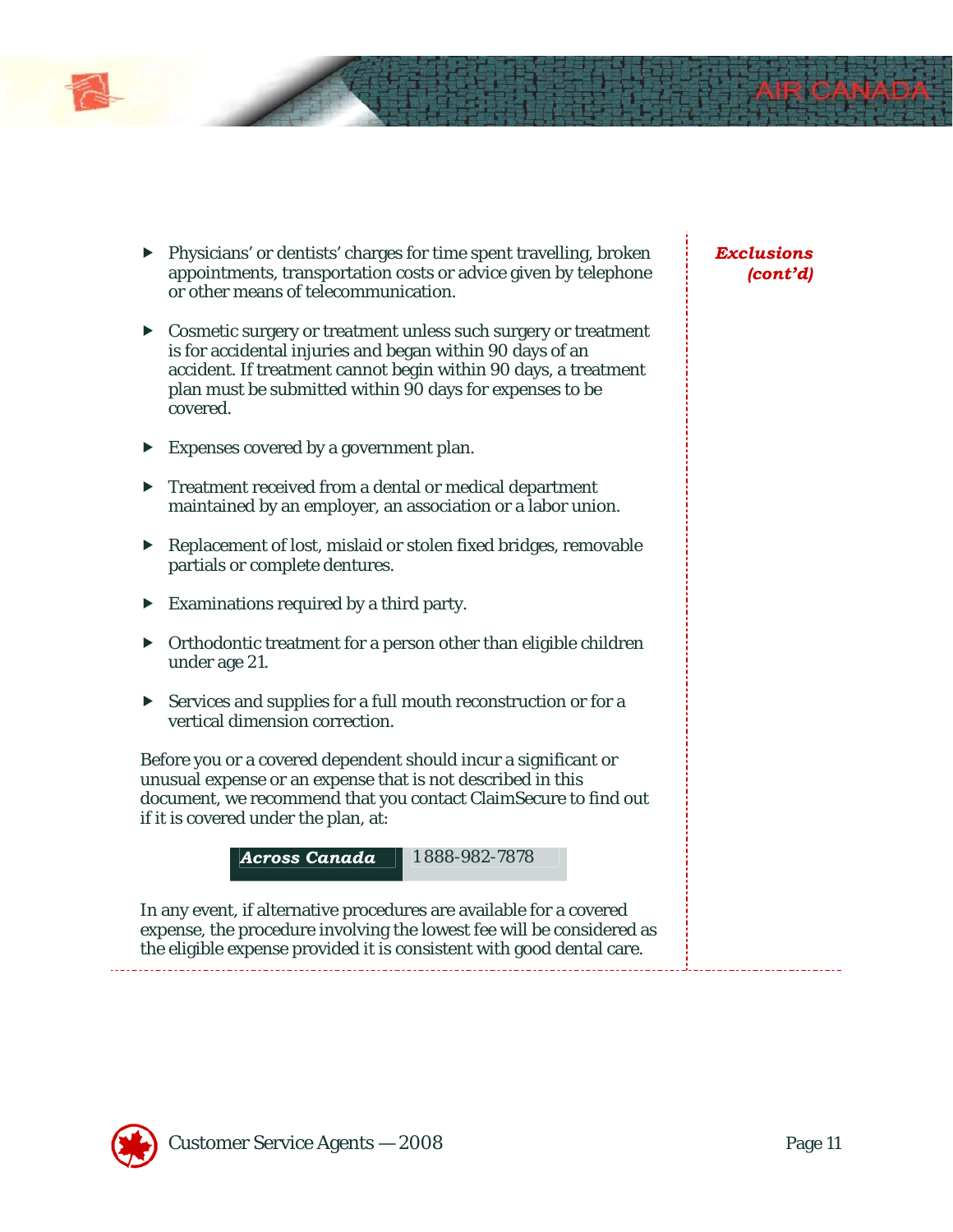

### *What happens if I become disabled?*

If you become disabled and qualify for benefits under the Group Disability Income plan, your dental care coverage will continue at no cost to you.

If your coverage under the Group Disability Income plan ends, your dental care coverage may continue for up to one year, provided you pay the total cost.

#### *What happens if I take a maternity/child care leave?* Your coverage will continue automatically for the duration of the leave.

#### *What happens if I take a leave of absence?*

If you are on an authorized leave of absence for more than 30 days, you have the option to maintain your coverage for up to 12 consecutive months, provided you prepay the total cost.

Please contact your supervisor or **Employee Services –**  Portal: **Employee Self Service (ESS) tool;** 1-877-645-5000; e-mail: **eServices@aircanada.ca** before your last day of work to make the necessary arrangements. Otherwise, your coverage will be suspended until you return to work.

#### *What happens when I retire?*

This coverage continues for the first 31 days following retirement, and then the coverage will end. However, if you retire on your normal retirement date or when you become eligible for early retirement, you will be eligible to join the Group Health Benefit plans for employees who retire from a Canadian work location, and select dental coverage if you so wish.

A booklet describing coverage for current Air Canada retirees is available from **Employee Services.** 

To receive full benefits under these health plans, you must have at least 15 years of Air Canada service. Otherwise, the lifetime maximum will be reduced by 1/15 for each year of service under 15.

*In the event…*

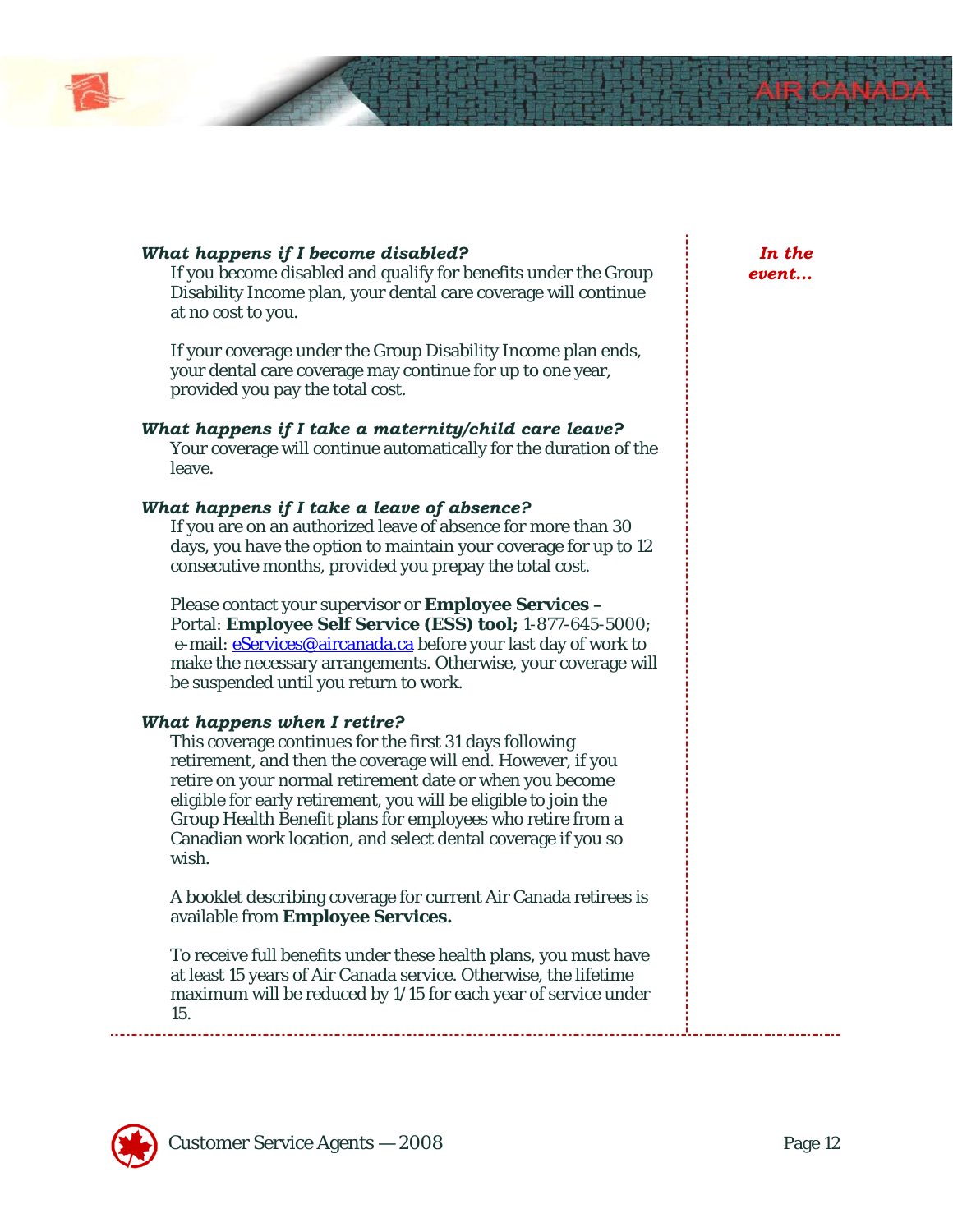

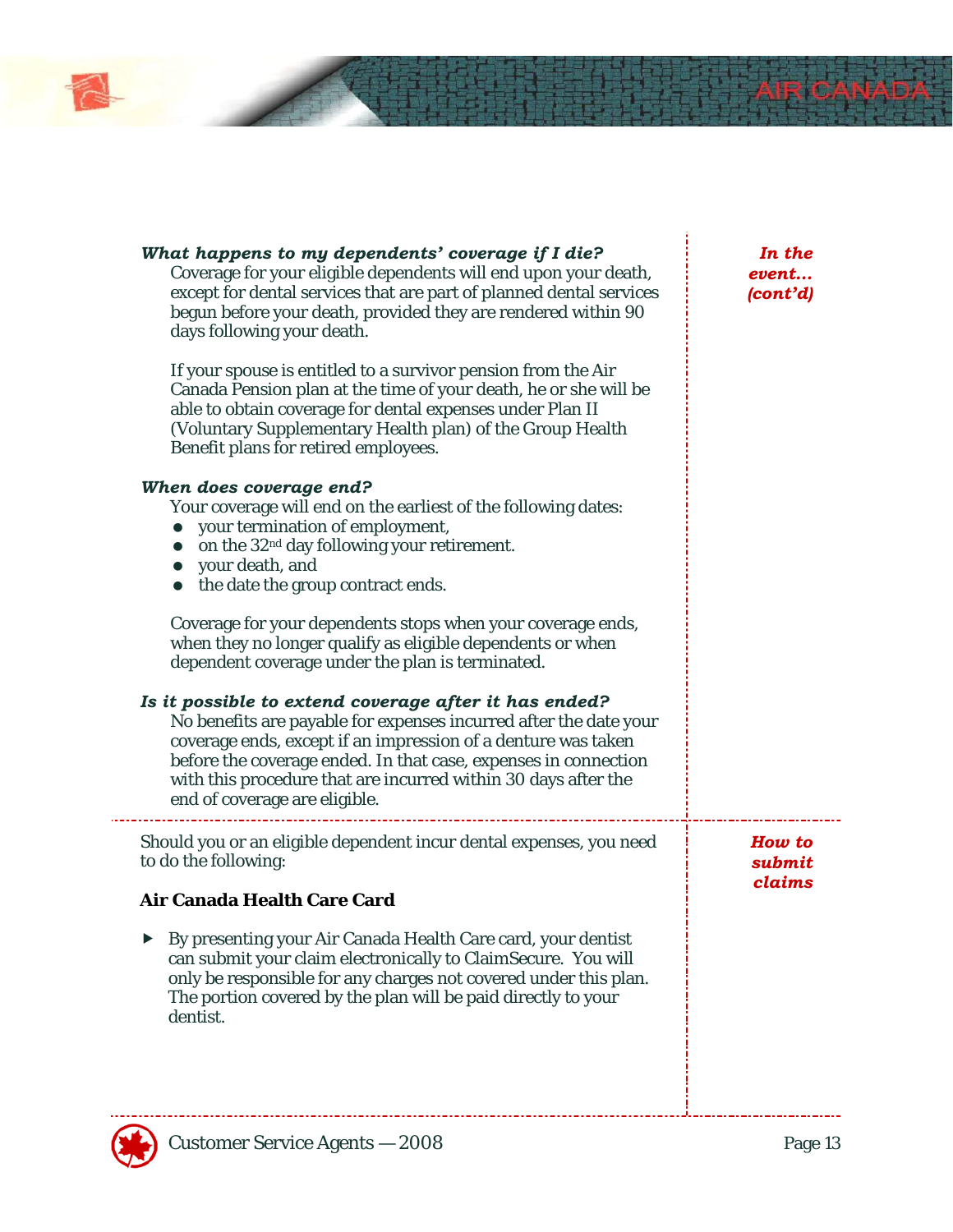

# **Manual Process**

 $\triangleright$  Complete a 'Dental Claim' form available on your ClaimSecure eProfile under the Form section. Have your dentist complete Part 1 of the form.

Complete your portion (Part 3) of the form afterward.

 $\blacktriangleright$  Insert the form, together with your bills and claim documents, in the special pre-addressed blue-cornered envelope ACF851N, which is sent by company mail, to:

> *Air Canada – ClaimSecure Group Health and Dental Insurance Administration Air Canada Centre 1 001*

Upon receipt of your form and bills, the administrator will prepare a claim summary and return the summary to you along with the settlement cheque or direct deposit, where applicable. The administrator reserves the right to request further details.

# *If I have eligible expenses to claim for both myself and my dependents, may I use the same form?*

No. A separate claim form must be completed for each eligible dependent.

#### *Is there a deadline for submitting claims?*

Yes. All claims must be submitted within one year following the calendar year during which the expenses are incurred.

#### *How do I claim emergency expenses incurred outside Canada?*

These expenses are reimbursed as if they had been incurred in Canada, based on the Ontario dental fee guide. Be sure to obtain detailed receipts and follow the same claims procedures as if the expenses had been incurred in Canada.

#### *Is it possible to know in advance how much the plan will pay?*

In order for you and your dentist to know, in advance, how much the plan will pay, we recommend that you file a treatment plan whenever the total cost of the proposed dental work may exceed \$500.

A treatment plan is a written description of the proposed

*How to submit claims (cont'd)*

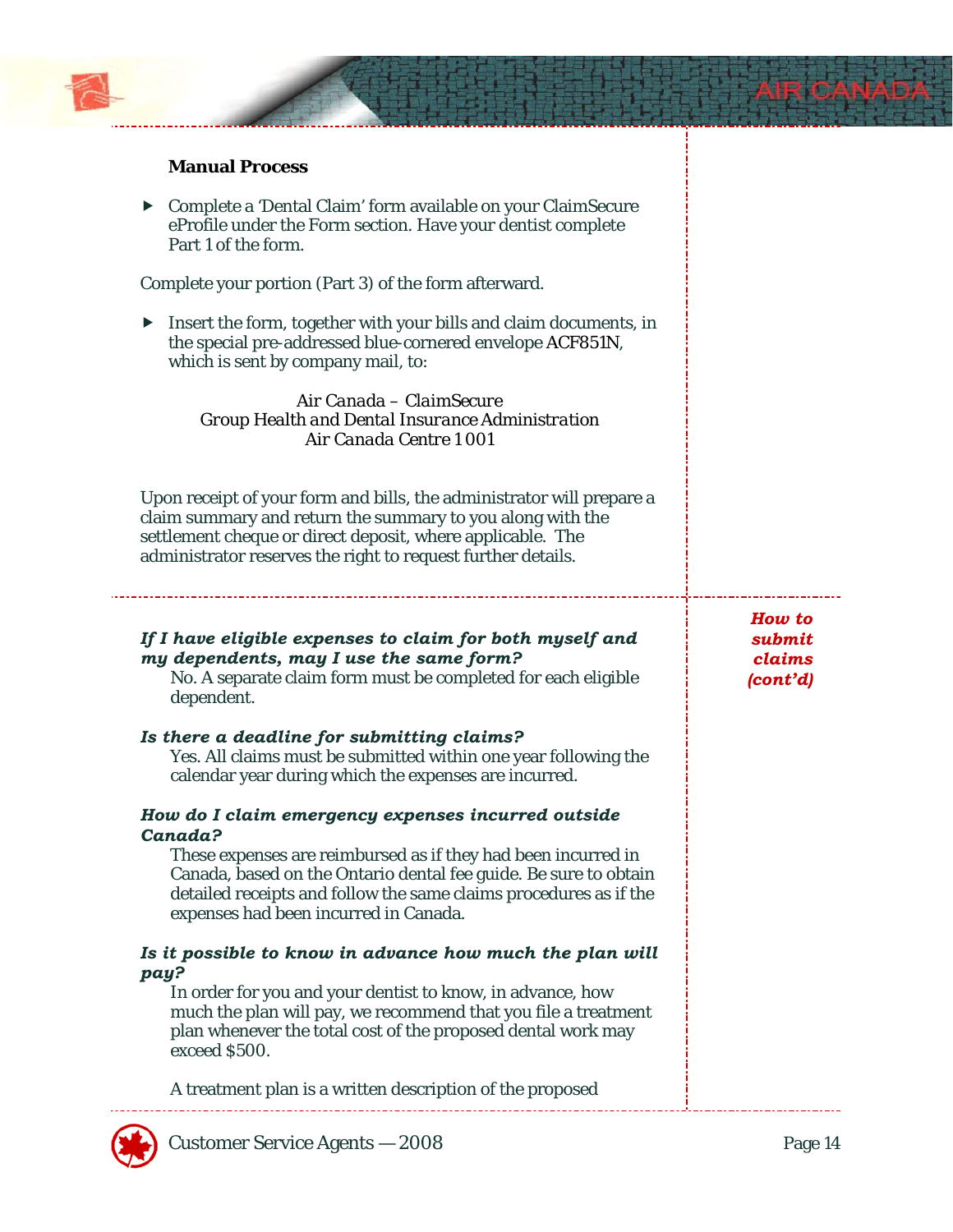

ś,

| treatment required according to your dentist and the cost of this<br>treatment. Typically, the dentist completes a treatment plan<br>form indicating the services that will be performed and provides<br>appropriate X-rays.<br>The administrator then determines what amount will be<br>reimbursed by the plan.                                                                                    |                                        |
|-----------------------------------------------------------------------------------------------------------------------------------------------------------------------------------------------------------------------------------------------------------------------------------------------------------------------------------------------------------------------------------------------------|----------------------------------------|
| The treatment plan is not intended to limit you in your choice of<br>a dentist or to tell you or your dentist what treatment should be<br>performed and what fee should be charged. It is simply a means<br>of providing you with a full understanding of the cost<br>implications of the proposed dental treatment before it begins.<br>When you submit a claim for expenses involving a treatment | How to<br>submit<br>claims<br>(cont'd) |
| plan, be sure to attach the form or statement to the "Dental<br>Claim" form.<br>What happens if my spouse also has dental coverage at                                                                                                                                                                                                                                                               |                                        |
| work?<br>Like most employer-sponsored plans, Air Canada's plan includes<br>a coordination of benefits provision. This means that if you,<br>your spouse or your dependent children are eligible for<br>coverage, you may claim expenses under more than one plan.<br>The total amount reimbursed from all sources, however, may<br>not exceed the actual expenses incurred.                         |                                        |
| Here is the procedure to follow:<br>You submit your individual claims to Air Canada's Dental<br>$\bullet$<br>plan.                                                                                                                                                                                                                                                                                  |                                        |
| Your spouse submits his/her claims to his/her employer's<br>dental care plan.                                                                                                                                                                                                                                                                                                                       |                                        |
| The spouse whose birthday, excluding year, comes first in<br>the year submits the claims for all dependent children.                                                                                                                                                                                                                                                                                |                                        |
| Any amount not paid by the first plan may be submitted to<br>the second plan for reimbursement.                                                                                                                                                                                                                                                                                                     |                                        |
| If you or your eligible dependents incur dental expenses as a<br>result of an accident, benefits will first be determined under the<br>Supplementary Health plan or under any other health plan<br>where such coverage exists.                                                                                                                                                                      |                                        |
| My spouse also works at Air Canada. Is coordination of<br>benefits allowed in this case?<br>Yes, simply present both Air Canada Health Care cards to the<br>dentist.                                                                                                                                                                                                                                |                                        |